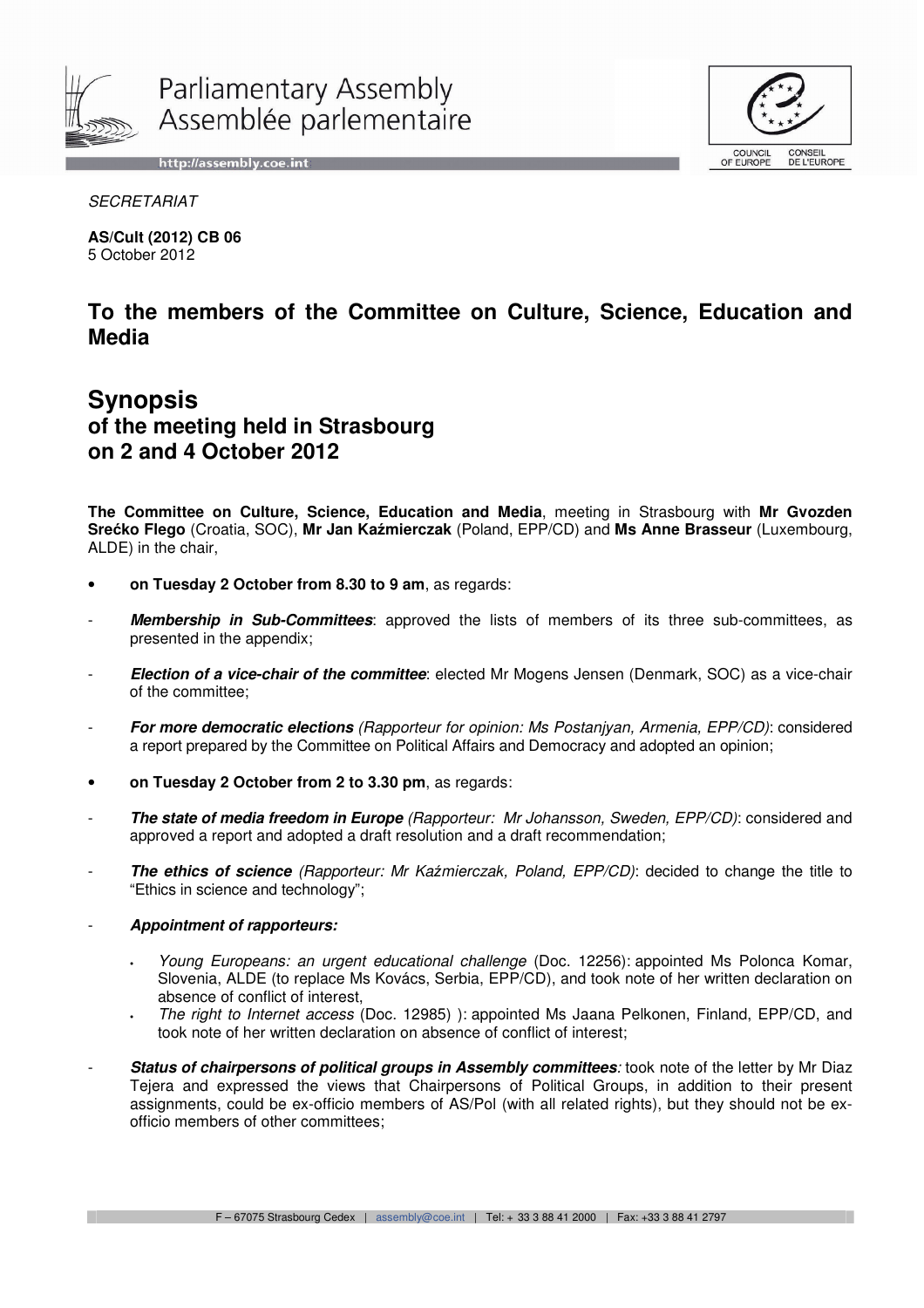- **on Thursday 4 October from 8.30 to 10 am**, as regards:
- **The ethics of science** (Rapporteur: Mr Kaźmierczak, Poland, EPP/CD): discussed a preliminary draft report;
- **European cultural and educational policies through national parliaments** (Rapporteur: Ms Brasseur, Luxembourg, ALDE): discussed a preliminary draft report; decided to change the title to "Culture and education through national parliaments: European policies";
- **Destruction or restoration of industrial heritage** (Rapporteur: Ms Dervoz, Bosnia and Herzegovina, EPP/CD): considered a draft outline and presented the outcomes of the hearing with experts during the meeting of the Sub-Committee on Culture, Diversity and Heritage in Maribor on 21 September 2012; decided to change the title to "Industrial Heritage in Europe";
- **on Thursday 4 October from 2 to 3.30 pm**, as regards:
- **Right to freedom of choice in education in Europe** (Rapporteur: Ms Quintanilla, Spain, EPP/CD): considered the amendments tabled to the draft resolution;
- **The consolidation and international openness of the European Higher Education Area**: (Rapporteur: Mr Huseynov, Azerbaijan, ALDE): took note that no amendments have been tabled to the draft resolution and draft recommendation;
- Governance of institutions of higher education in the European Higher Education Area (Rapporteur: Mr Flego, Croatia, SOC): considered the amendments and sub-amendments tabled to the draft resolution;
- **Replies from the Committee of Ministers**: took note of the reply to Recommendation 1990 (2012) on the right of everyone to take part in cultural life, and asked the Sub-Committee on Culture, Diversity and Heritage to propose to the committee a rapporteur for follow-up;
- **Follow-up to Parliamentary Assembly recommendations**: considered the memoranda on follow-up to the Committee of Ministers' replies to Assembly Recommendations:
	- 1950 (2011) on the protection of journalists' sources (prepared by the rapporteur for follow-up, Mr Mats Johansson, Sweden, EPP/CD),
	- 1962 (2011) on the religious dimension of intercultural dialogue (prepared by the rapporteur, Ms Anne Brasseur, Luxembourg, ALDE),
	- 1984 (2011) on the protection of privacy and personal data on the Internet and online media (prepared by the rapporteur for follow-up, Sir Roger Gale, United Kingdom, EDG);

approved the analysis and the follow up actions proposed in the memoranda, namely:

- to inform the Steering Committee on media and Information Society (CDMSI) that the Committee on culture, science, education and media would be willing to co-operate with the CDMSI, if it decided to initiate following the proposals in paragraphs 17.3 and 17.4 of Recommendation 1950 (2011);
- to monitor the question of setting up a dialogue platform for the Council of Europe and high-level representatives of religions and non-denominational organisations, as part of its contacts with the GR-C and the Ministers' Deputies, and to stress the importance of expanding the intercultural cities project and including in it the religious dimension of intercultural dialogue;
- to co-operate with the committee established by the Convention No 108 (T-PD) as well as the Commissioner for Data Protection of the Council of Europe, and to use its contacts with parliamentary delegations from non-member States in order to achieve more signatures and ratifications of this Convention;
- **Committee work programme**: decided to request the extension until 30 June 2013 of the following references:
	- Young Europeans: an urgent educational challenge (new rapporteur Ms Komar, Slovenia, ALDE),
	- Ethics of science [new title : Ethics in science and technology] (rapporteur: Mr Kaźmierczak, Poland, EPP/CD);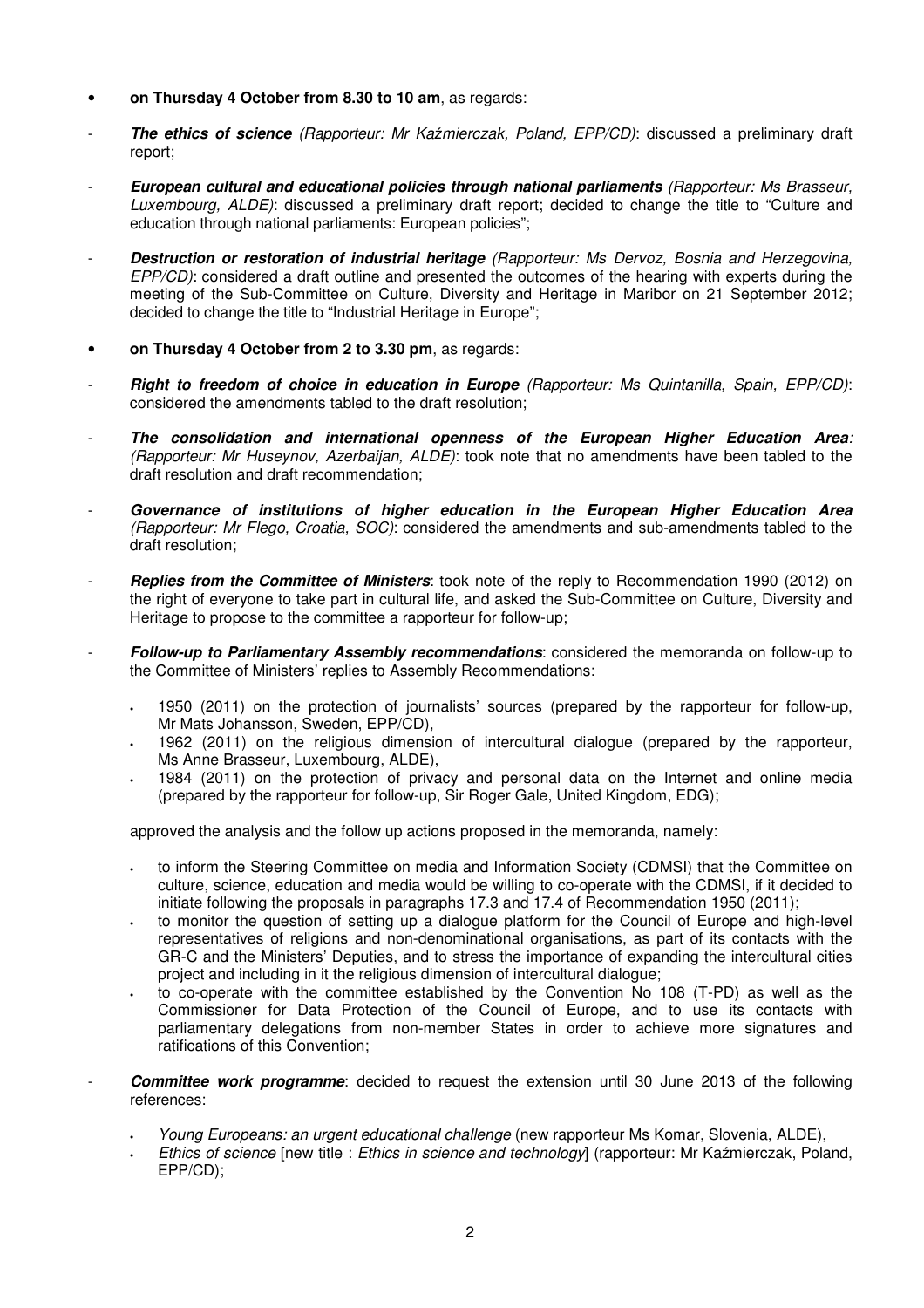decided to invite to a hearing in the framework of the follow-up to Resolution 1875 (2012) on good governance and ethics in sport: Mr Mohammad Bin Hammam, former president of the Asian Football Confederation; Prof. Mark Pieth, chairman of the FIFA's Independent Governance Committee; Mrs Sylvia Schenk, Transparency International; and Mr Stewart Regan chief executive of the Scottish Football Association;

Reports on recent meetings: heard statements by:

- Mr Kaźmierczak (Poland, EPP/CD) for the meeting of Directors of EPTA (14-16 May, Sitges, Spain),
- Sir Roger Gale (United Kingdom, EDG) for the Enlarged Bureau of the Executive Committee of the North-South Centre (14 September, Strasbourg),
- Mr Michael Connarty (United Kingdom, SOC) for the Conference of Ministers responsible for Youth (24-25 September, St. Petersburg);

Designation of representatives for forthcoming events: designated:

• Mr Rafael Huseynov (Azerbaijan, ALDE) to participate, with no cost for the Assembly, in the UN Internet Governance Forum (IGF) (6-9 November, Baku);

#### - **Next meetings:**

- Paris, Council of Europe Office (18-19 December 2012 )
- Strasbourg, 1<sup>st</sup> part-session (21-25 January 2013)
- Paris, Council of Europe Office (March 2013 tbc)
- $\cdot$  Strasbourg, 2<sup>nd</sup> part-session (22-26 April 2013)
- **Strasbourg, 3<sup>rd</sup> part-session (24-28 June 2013)**
- **Strasbourg, 4<sup>th</sup> part-session (30 September 4 October 2013)**
- Paris, Council of Europe Office (3-4 December 2013 tbc)

**The Sub-Committee on Media and Information Society** (of the Committee on Culture, Science, Education and Media), meeting in Strasbourg on 2 October 2012 from 9 to 10 am, with **Ms Deborah Bergamini** (Italy, EPP/CD) in the Chair, as regards:

\*\*\*

- **Improving user protection and security in cyberspace** Rapporteur: Mr Axel Fischer, Germany, EPP/CD: discussed a legal background report by Professor Dr Hans Schulte-Nölke (Osnabrück) and a technical background report by Dr Kei Ishii (Berlin);
- **Follow-up to Parliamentary Assembly recommendations**: considered and endorsed the memoranda on follow-up to the Committee of Ministers' replies to Assembly Recommendations:
	- 1950 (2011) on the protection of journalists' sources (prepared by the rapporteur for follow-up, Mr Mats Johansson, Sweden, EPP/CD),
	- 1984 (2011) on the protection of privacy and personal data on the Internet and online media (prepared by the rapporteur for follow-up, Sir Roger Gale, United Kingdom, EDG);

decided to invite the Council of Europe's Data Protection Commissioner to its next meeting;

- **Next meetings**:
	- Strasbourg, during the first part-session 2013 (21 25 January 2013)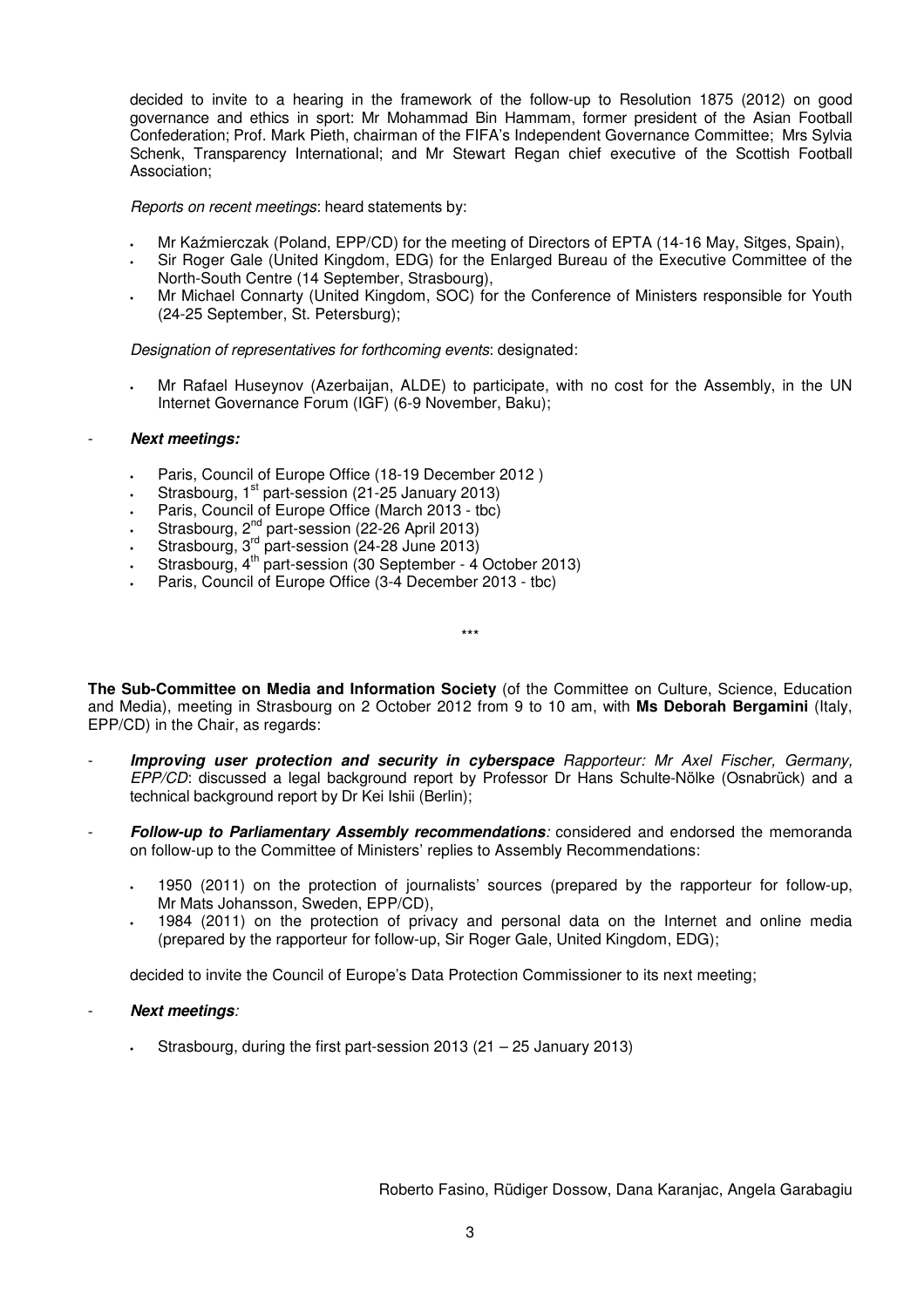--------------------------------------------------------------------------------------------------------------- cc: Secretary General of the Assembly Director General, Directors and all staff of the Secretariat of the Assembly Secretaries of National Delegations and of Political Groups of the Assembly Secretaries of observer and partner for democracy delegations Secretary General of the Congress Secretary to the Committee of Ministers Directors General Director of the Private Office of the Secretary General of the Council of Europe Director of the Office of the Commissioner for Human Rights Director of Communication Permanent Representations to the Council of Europe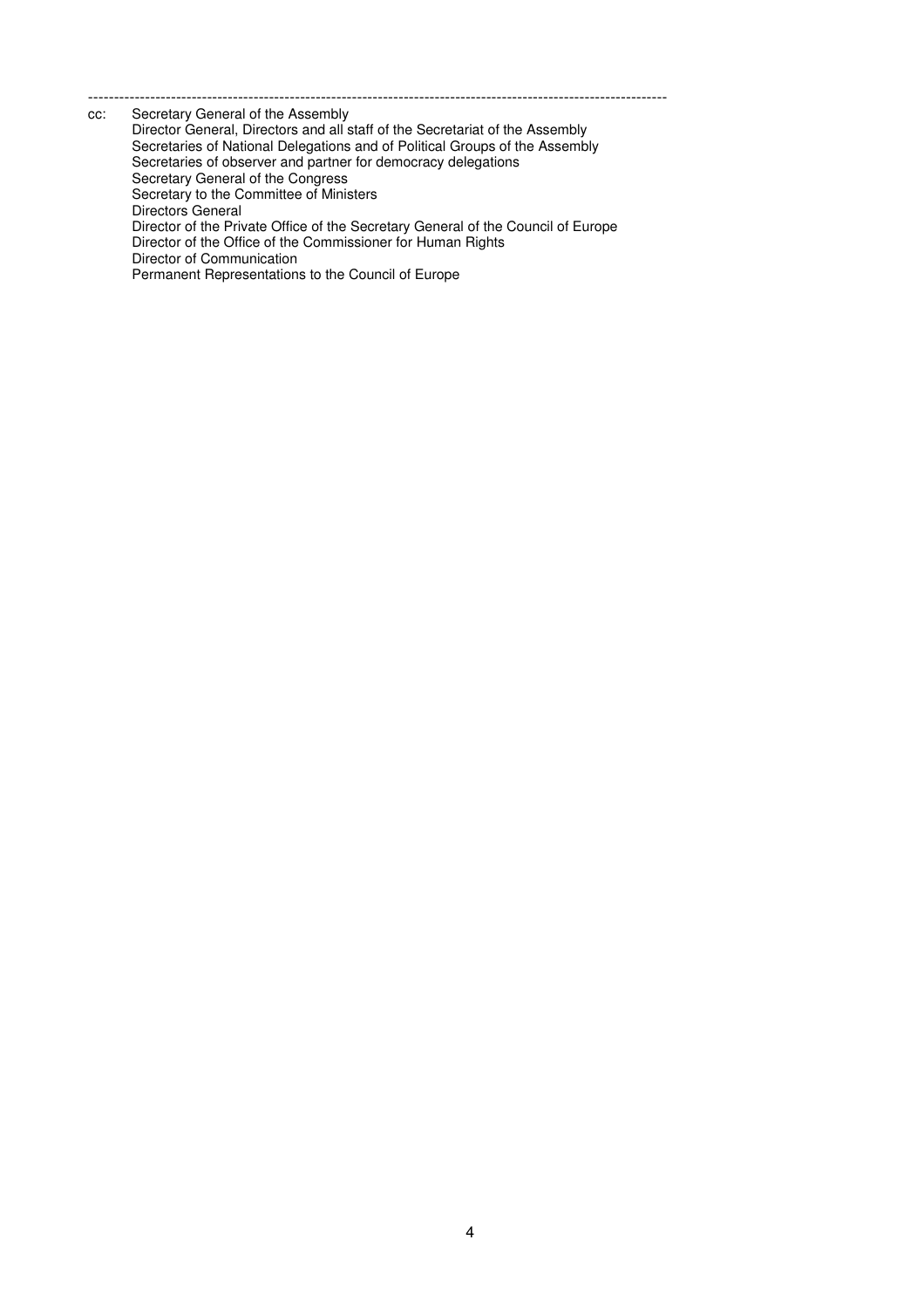## **Appendix**

Sub-Committee on Culture, Diversity and Heritage/ Sous-commission de la culture, de la diversité et du patrimoine

 $(28+1)$ 

### **Chairperson / Président(e)**

1. ZZ…

### **Vice-Chairperson / Vice-Président(e)**

2. FALZON Joseph, Mr. Malta

### **Members / Membres**

3. BAQUELAINE Daniel, M. Belgique COËME Guy, M. 4. BATAILLE Christian, M France 5. BRASSEUR Anne, Mme Luxembourg 6. BROEKERS-KNOL Ankie, Ms Netherlands KOX Tiny, Mr 7. COSTA NEVES Carlos, Mr. Portugal 8. DERVOZ Ismeta, Ms Bosnia and Herzegovina 9. ECCLES Diana, Baroness United Kingdom LIDDELL-GRAINGER Ian, Mr 11. HUSEYNOV Rafael, Mr Azerbaijan 12. KAŹMIERCZAK Jan, Mr<br>13. KOMAR Polonca, Ms<br>13. KOMAR Polonca, Ms 13. KOMAR Polonca, Ms Slovenia DIMIC Iva, Ms 14. KOSTŘICA Rom, Mr<br>15. KUODYTÉ Dalia, Ms<br>Czech republic Lithuania 15. KUODYTĖ Dalia, Ms Lithuania PETKUS Almantas, Mr<br>16. MALGIERI Gennaro, M. Italie SANTINI Giacomo, Mr 16. MALGIERI Gennaro, M. 17. MUTTONEN Christine, Ms
<br>
Austria 18. NACHBAR Philippe, M. France LEGENDRE Jacques, M. 19. NICOLAIDES Nicos, Mr Cyprus KYRIAKIDOU Athina, M<br>20. NOUVION Laurent. M. Monaco MAROUET Bernard. M. 20. NOUVION Laurent, M. MONACO 21. POSTANJYAN Zaruhi, Ms Armenia 22. QUINTANILLA Carmen, Mme Espagne MUÑOZ ALONSO Alejandro, Mr<br>23. RYBAK Volodymyr. Mr Ukraine Ukraine 23. RYBAK Volodymyr, Mr 24. SCHENNACH Stefan, Mr Austria 25. STAVROSITU Maria, Ms
and Bomania
no Romania
STOICA Mihaela, Ms
and STOICA Mihaela, Ms
and STOICA Mihaela, Ms
and STOICA Mihaela, Ms
and STOICA Mihaela, Ms 26. SUDARENKOV, Valeriy Mr Russian Federation 27. TATSOPOULOS Petros, Mr<br>28. TÜRKES Ahmet Kutalmiş, Mr<br>Turkey Carl Garace DRAGASAKIS Ioannis, Mr 28. TÜRKES Ahmet Kutalmiş, Mr **Ex-Officio / Ex-Officio** 

10. GROSS Andreas, M. Suisse Suisse SCHNEIDER-SCHNEITER Elisabeth, Mme

FLEGO Gvozden Srećko, Mr<br>
Croatia

**Members / Titulaires Alternates / Remplaçants**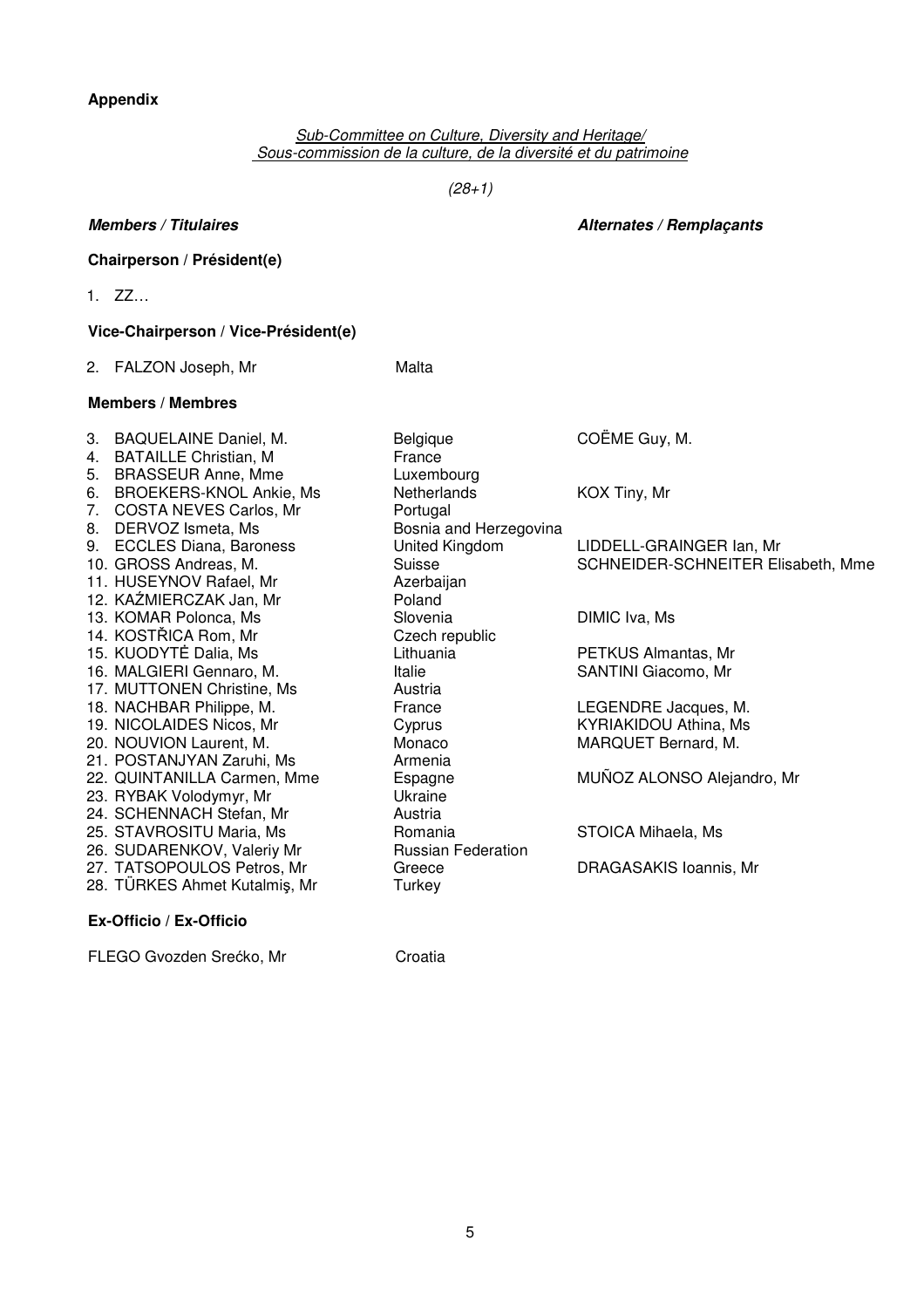#### Sub-Committee on Media and Information Society/ Sous-commission des médias et de la société de l'information  $(28+1)$

|                                      | <b>Members / Titulaires</b>                                                                                                                                                                                                                                                                                                                            | <b>Alternates / Remplaçants</b>                                                                                                                                                     |                                                                                                                                                                         |  |
|--------------------------------------|--------------------------------------------------------------------------------------------------------------------------------------------------------------------------------------------------------------------------------------------------------------------------------------------------------------------------------------------------------|-------------------------------------------------------------------------------------------------------------------------------------------------------------------------------------|-------------------------------------------------------------------------------------------------------------------------------------------------------------------------|--|
| Chairperson / Président(e)           |                                                                                                                                                                                                                                                                                                                                                        |                                                                                                                                                                                     |                                                                                                                                                                         |  |
|                                      | 1. BERGAMINI Deborah, Ms                                                                                                                                                                                                                                                                                                                               | Italy                                                                                                                                                                               |                                                                                                                                                                         |  |
| Vice-Chairperson / Vice-Président(e) |                                                                                                                                                                                                                                                                                                                                                        |                                                                                                                                                                                     |                                                                                                                                                                         |  |
|                                      | 2. GALE Roger, Sir                                                                                                                                                                                                                                                                                                                                     | United Kingdom                                                                                                                                                                      | <b>ECCLES Diana, Baroness</b>                                                                                                                                           |  |
| <b>Members / Membres</b>             |                                                                                                                                                                                                                                                                                                                                                        |                                                                                                                                                                                     |                                                                                                                                                                         |  |
| 5.<br>6.<br>7.<br>8.<br>9.           | 3. ABLINGER Sonja, Ms<br>4. BRAGA António, Mr<br><b>BRASSEUR Anne, Mme</b><br>COMTE Raphaël, M.<br>DE BRUYN Piet, Mr<br>DERVOZ Ismeta, Ms<br>DIŞLI Şaban, Mr<br>10. FISCHER Axel E., Mr<br>11. FRANKEN Hans, Mr<br>12. GORCZYNSKI Jarosław, Mr<br>13. GRAHAM Sylvi, Ms<br>14. HERASYM'YUK Olha, Ms<br>15. HUSEYNOV Rafael, Mr<br>16. JENSEN Mogens, Mr | Austria<br>Portugal<br>Luxembourg<br>Suisse<br><b>Belgium</b><br>Bosnia and Herzegovina<br>Turkey<br>Germany<br>Netherlands<br>Poland<br>Norway<br>Ukraine<br>Azerbaijan<br>Denmark | <b>SCHENNACH Stefan, Mr</b><br>MUTSCH Lydia, Mme<br>REIMANN Maximilian, M.<br>SANNEN Ludo, Mr<br>BILGEHAN Gülsün, Mme<br>STRENZ Karin, Ms<br><b>KLEVER Reinette, Ms</b> |  |
|                                      | 17. JOHANSSON Mats, Mr<br>18. KOMAR Polonca, Ms<br>19. KUBATA Václav, Mr<br>20. MUÑOZ ALONSO Alejandro, Mr                                                                                                                                                                                                                                             | Sweden<br>Slovenia<br><b>Czech Republic</b><br>Espagne                                                                                                                              | HÄRSTEDT Kent Mr                                                                                                                                                        |  |
|                                      | 21. NOUVION Laurent, M.<br>22. O'REILLY Joseph, Mr<br>23. PELKONEN Jaana, Ms<br>24. PETROV Petar, Mr                                                                                                                                                                                                                                                   | Monaco<br>Ireland<br>Finland<br><b>Bulgaria</b>                                                                                                                                     | MARQUET Bernard, M.<br>O'SULLIVAN Maureen, Ms                                                                                                                           |  |
|                                      | 25. PIPILI Foteini, Ms<br>26. POSTANJYAN Zaruhi, Ms<br>27. REISS Frédéric, M.<br>28. STAVROSITU Maria, Ms                                                                                                                                                                                                                                              | Greece<br>Armenia<br>France<br>Romania                                                                                                                                              | DRAGASAKIS Ioannis, Mr<br>SCHNEIDER André, M.<br>STOICA Mihaela, Ms                                                                                                     |  |

**Ex-Officio / Ex-Officio** 

FLEGO Gvozden Srećko, Mr<br/> **Croatia**